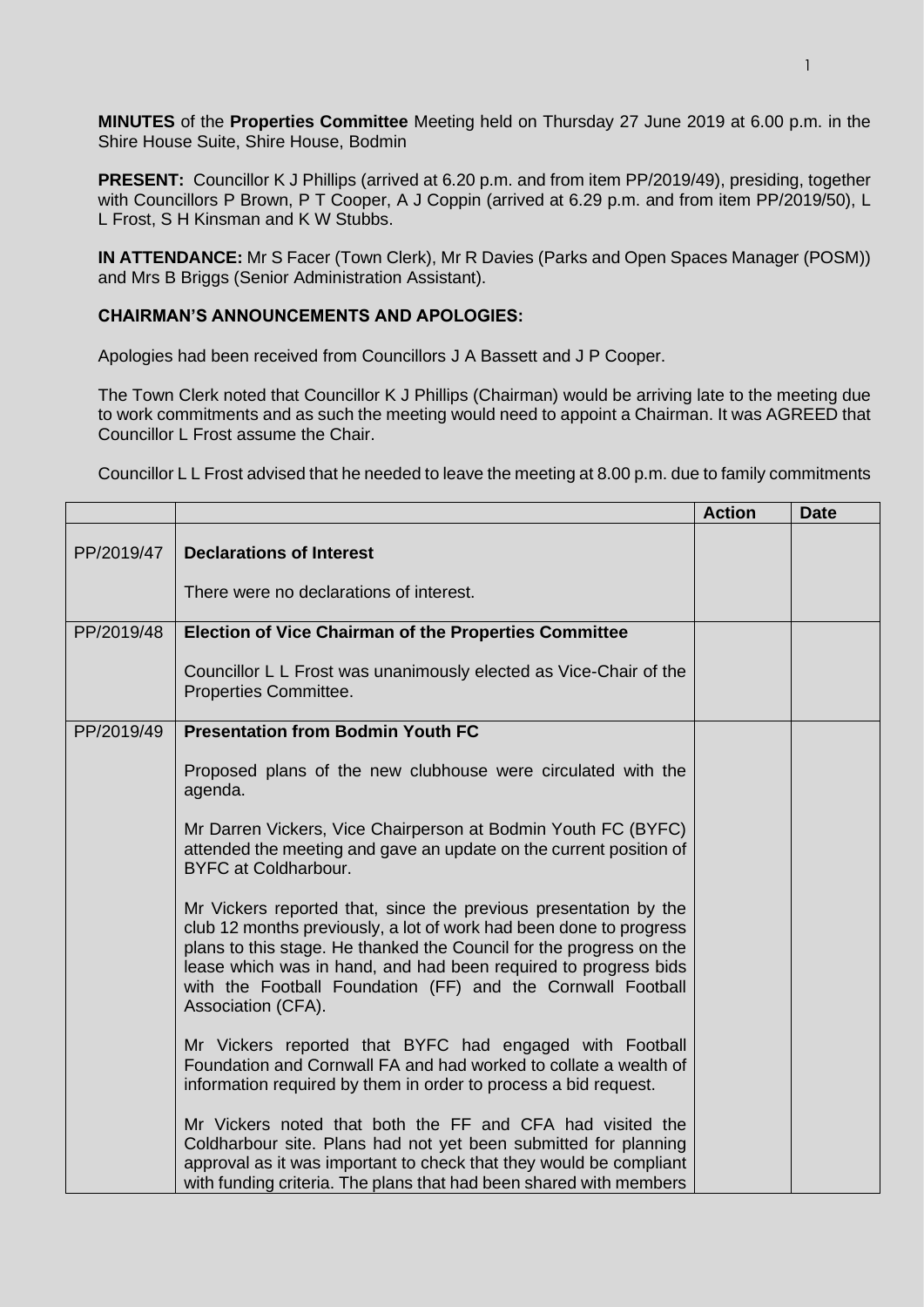|            | were a reflection of a funding compliant layout. He commented that,<br>once planning approval had been gained, they would be confident<br>of the plans submitted with funding applications would be<br>compliant.                                                                                                             |  |
|------------|-------------------------------------------------------------------------------------------------------------------------------------------------------------------------------------------------------------------------------------------------------------------------------------------------------------------------------|--|
|            | Mr Vickers noted that the rebuild of the clubhouse facilities was the<br>first phase of the development and the second phase, should<br>funding allow, would involve the creation of meeting facilities.                                                                                                                      |  |
|            | Mr Vickers noted that BYFC would be audited on all expenditure<br>and the quotes would go to a funding panel for review, before<br>expenditure was approved.                                                                                                                                                                  |  |
|            | The Town Clerk enquired as to the indicative funding amount. Mr<br>Vickers responded that they were looking at rough costs in the<br>region of £300,000.                                                                                                                                                                      |  |
|            | Councillor K J Phillips arrived at 6.20 p.m.                                                                                                                                                                                                                                                                                  |  |
|            | The Chairman thanked Mr Vickers for his presentation and noted<br>that BTC looked forward to receiving further updates.                                                                                                                                                                                                       |  |
|            | Mr Vickers noted his thanks to BTC for the recent work to the toilets<br>and that they had been very upset when these had experienced<br>vandalism after just two days.                                                                                                                                                       |  |
|            | Mr Vickers left the meeting at 6.22 p.m.                                                                                                                                                                                                                                                                                      |  |
|            | Councillor K J Phillips assumed the Chair.                                                                                                                                                                                                                                                                                    |  |
| PP/2019/50 | <b>Public representation session</b>                                                                                                                                                                                                                                                                                          |  |
|            | There were two members of the public present.                                                                                                                                                                                                                                                                                 |  |
|            | Mrs Christine Howard wished to request that BTC consider<br>retaining 1-2 tennis courts when considering redevelopment of the<br>Tennis Court site.                                                                                                                                                                           |  |
|            | The POSM commented that BTC had only just started considering<br>stage 2 (stage 1 being the creation of the new skate park) and that<br>all suggestions from residents were welcome. He commented that<br>the aspiration was to facilitate additional use of the park, with<br>designated areas for specific types of sports. |  |
|            | Councillor A J Coppin arrived at 6.29 p.m.                                                                                                                                                                                                                                                                                    |  |
| PP/2019/51 | To consider and, if approved, adopt the Minutes of the<br>Properties Committee Meeting held on 28 March 2019                                                                                                                                                                                                                  |  |
|            | The Minutes of the Properties Committee Meeting held on 28 March<br>2019 had been through Full Council on 23 May 2019 where the<br>actions and expenditure items were approved.                                                                                                                                               |  |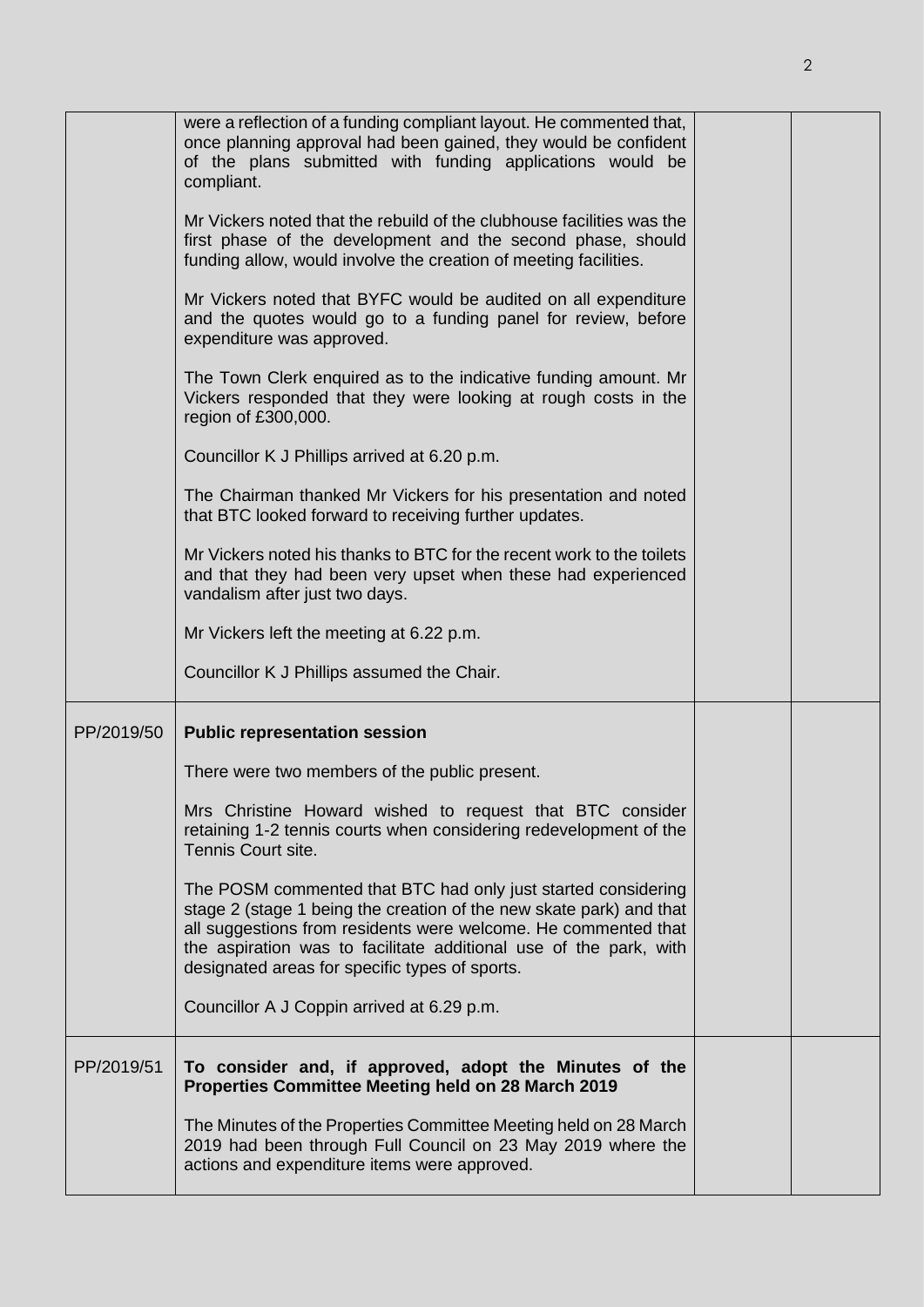|            | <b>Matters arising</b>                                                                                                                                                                                                                                                                                                                                                                                                                                                                                     |           |                |
|------------|------------------------------------------------------------------------------------------------------------------------------------------------------------------------------------------------------------------------------------------------------------------------------------------------------------------------------------------------------------------------------------------------------------------------------------------------------------------------------------------------------------|-----------|----------------|
|            | $PP/2019/32$ – Shire House Suite flooring – It was noted that the<br>RFO was investigating options for new flooring, having established<br>that the current floor underneath the carpet was concrete and not<br>wooden.                                                                                                                                                                                                                                                                                    |           |                |
|            | PP/2019/35 - Risk Management Update - Bodmin Jail - the Town<br>Clerk noted that this action had been superseded by the letter sent<br>by the Mayor regarding parking around the Bodmin Jail site as<br>agreed at the Special Council meeting on 20 June 2019 (minute ref<br>C/2019/167 refers).                                                                                                                                                                                                           |           |                |
|            | The Minutes of the Properties Committee Meeting held on 28 March<br>2019 were approved and passed for signing.                                                                                                                                                                                                                                                                                                                                                                                             |           |                |
| PP/2019/52 | Correspondence                                                                                                                                                                                                                                                                                                                                                                                                                                                                                             |           |                |
|            | a) Email from local resident regarding allotment provision in<br><b>Bodmin</b>                                                                                                                                                                                                                                                                                                                                                                                                                             |           |                |
|            | The Town Clerk provided a brief overview of relevant legislation in<br>respect of allotments - Small Holdings and Allotments Act 1908<br>s23(1), 23(2) and 25(1) and Allotments Act 1950 s9.                                                                                                                                                                                                                                                                                                               |           |                |
|            | Members felt that the provision of additional allotments in the town<br>did not form part of their key objectives and therefore could not be<br>undertaken at this time, noting the administrative burden which<br>would be substantial, in addition to sourcing appropriate land. It was<br>noted that the area of land suggested by the resident would not be<br>appropriate. However, Members considered that this provision<br>could be borne in mind during development of the Neighbourhood<br>Plan. |           |                |
|            | It was AGREED to RECOMMEND that the Town Clerk respond to<br>the individual thanking him for taking the time to write and noting<br>that the Neighbourhood Plan Steering Committee would be keen to<br>consider this point and that he would be welcome to come along to<br>future NP meetings.                                                                                                                                                                                                            | <b>TC</b> | None<br>agreed |
|            | b) Any other item of correspondence that the Chairman<br>considers appropriate                                                                                                                                                                                                                                                                                                                                                                                                                             |           |                |
|            | Chairman<br>reported that she had<br><b>The</b><br>received<br>email<br>correspondence from Bodmin Netball Club regarding provision of<br>facilities on the site of the tennis courts. She noted that she had not<br>yet met with them to establish more detailed information.                                                                                                                                                                                                                             |           |                |
| PP/2019/53 | Update on the current status of key Council projects, to<br>include:                                                                                                                                                                                                                                                                                                                                                                                                                                       |           |                |
|            | a) Skate Park                                                                                                                                                                                                                                                                                                                                                                                                                                                                                              |           |                |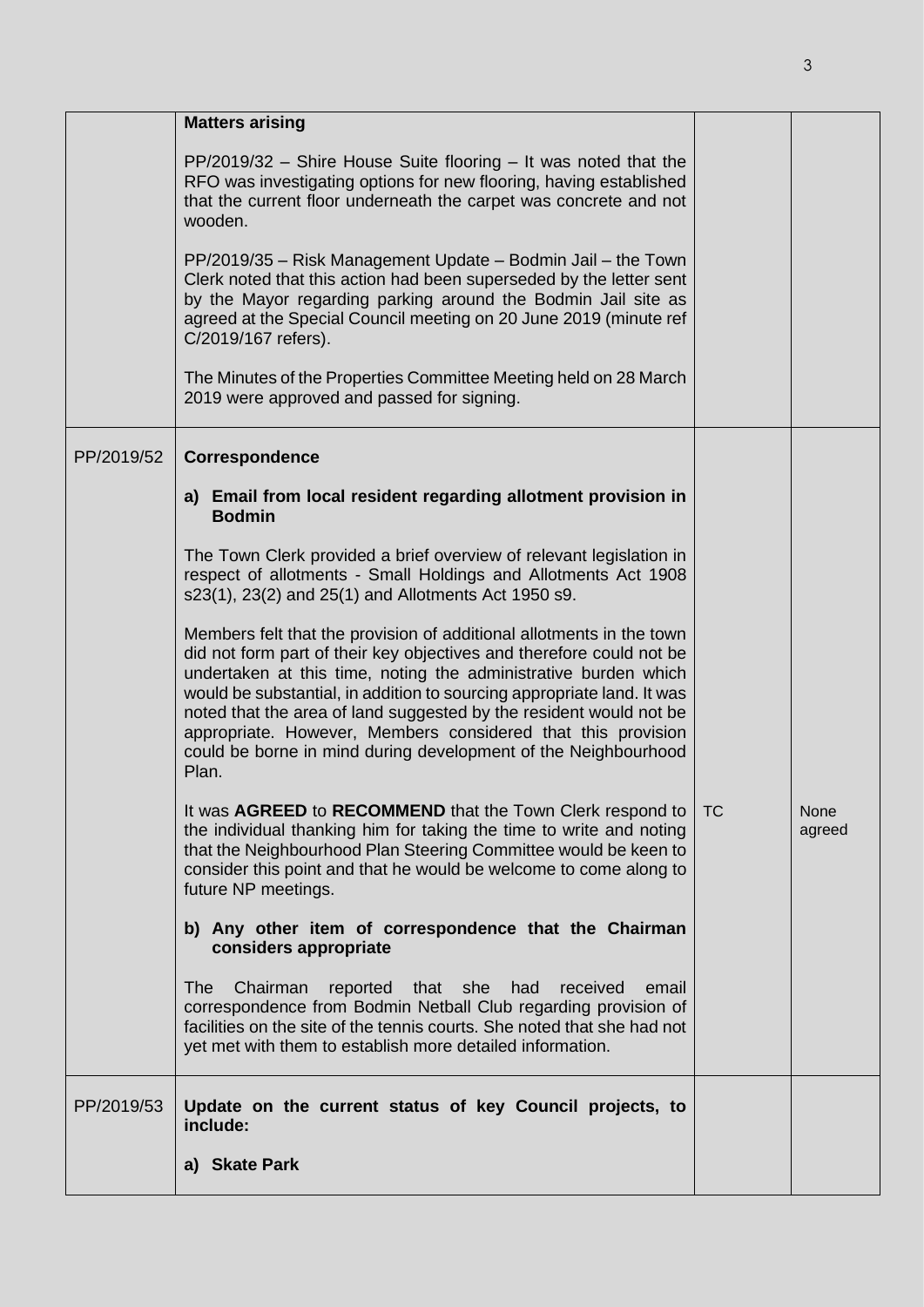|            | A report was circulated with the agenda.                                                                                                                                                                                                                                                                                                                                                                                                                                       |             |                                          |
|------------|--------------------------------------------------------------------------------------------------------------------------------------------------------------------------------------------------------------------------------------------------------------------------------------------------------------------------------------------------------------------------------------------------------------------------------------------------------------------------------|-------------|------------------------------------------|
|            | The POSM reported that he had held the first user group<br>engagement meeting the previous day which had been very<br>productive and that they had built a group of eight users with a good<br>age range and mix of wheeled sports.                                                                                                                                                                                                                                            |             |                                          |
|            | The POSM noted that a further update would be provided following<br>the next user group meeting which would be focusing on the design<br>of the new park.                                                                                                                                                                                                                                                                                                                      |             |                                          |
|            | b) Fair Park Toilets                                                                                                                                                                                                                                                                                                                                                                                                                                                           |             |                                          |
|            | It was noted that this item would be considered under agenda item<br>10 (minute ref PP/2019/55 refers).                                                                                                                                                                                                                                                                                                                                                                        |             |                                          |
|            | c) Site for new cemetery                                                                                                                                                                                                                                                                                                                                                                                                                                                       |             |                                          |
|            | A report was circulated with the agenda. This information was<br>noted.                                                                                                                                                                                                                                                                                                                                                                                                        |             |                                          |
|            | d) Machinery Shed - on hold pending further information                                                                                                                                                                                                                                                                                                                                                                                                                        |             |                                          |
|            | The POSM noted that a new sink had been installed and that there<br>were no further developments at this time.                                                                                                                                                                                                                                                                                                                                                                 |             |                                          |
| PP/2019/54 | Update on additional projects being undertaken, to include:                                                                                                                                                                                                                                                                                                                                                                                                                    |             |                                          |
|            | a) Priory Pond pest control                                                                                                                                                                                                                                                                                                                                                                                                                                                    |             |                                          |
|            | A report was circulated with the agenda.                                                                                                                                                                                                                                                                                                                                                                                                                                       |             |                                          |
|            | Alternative methods of pest control were discussed. Members<br>considered that the only way to prevent the overfeeding of the<br>ducks, which was exacerbating the pest problem and therefore the<br>damage to the environment that they can bring, would be to<br>consider measures which were not proportionate to the issue and<br>which would take detract from the publics enjoyment of the park.                                                                         |             |                                          |
|            | Members noted feedback from parents in the town that they had<br>started taking alternative routes on the school run, to prevent going<br>through the park in order to avoid the rats. It was agreed that this<br>was detrimental to residents and the problem needed to be<br>addressed.                                                                                                                                                                                      |             |                                          |
|            | It was AGREED to RECOMMEND giving the POSM delegated<br>authority to proceed with investigating contractors to provide pest<br>control and to engage a contractor as appropriate and to include<br>liaison with the Police given the issues encountered with bating<br>close to public areas and watercourses. It was AGREED that such<br>work would need to be managed sensitively with some areas of the<br>park needing to be closed for short durations to restrict public | <b>POSM</b> | Following<br>Full<br>Council<br>18.07.19 |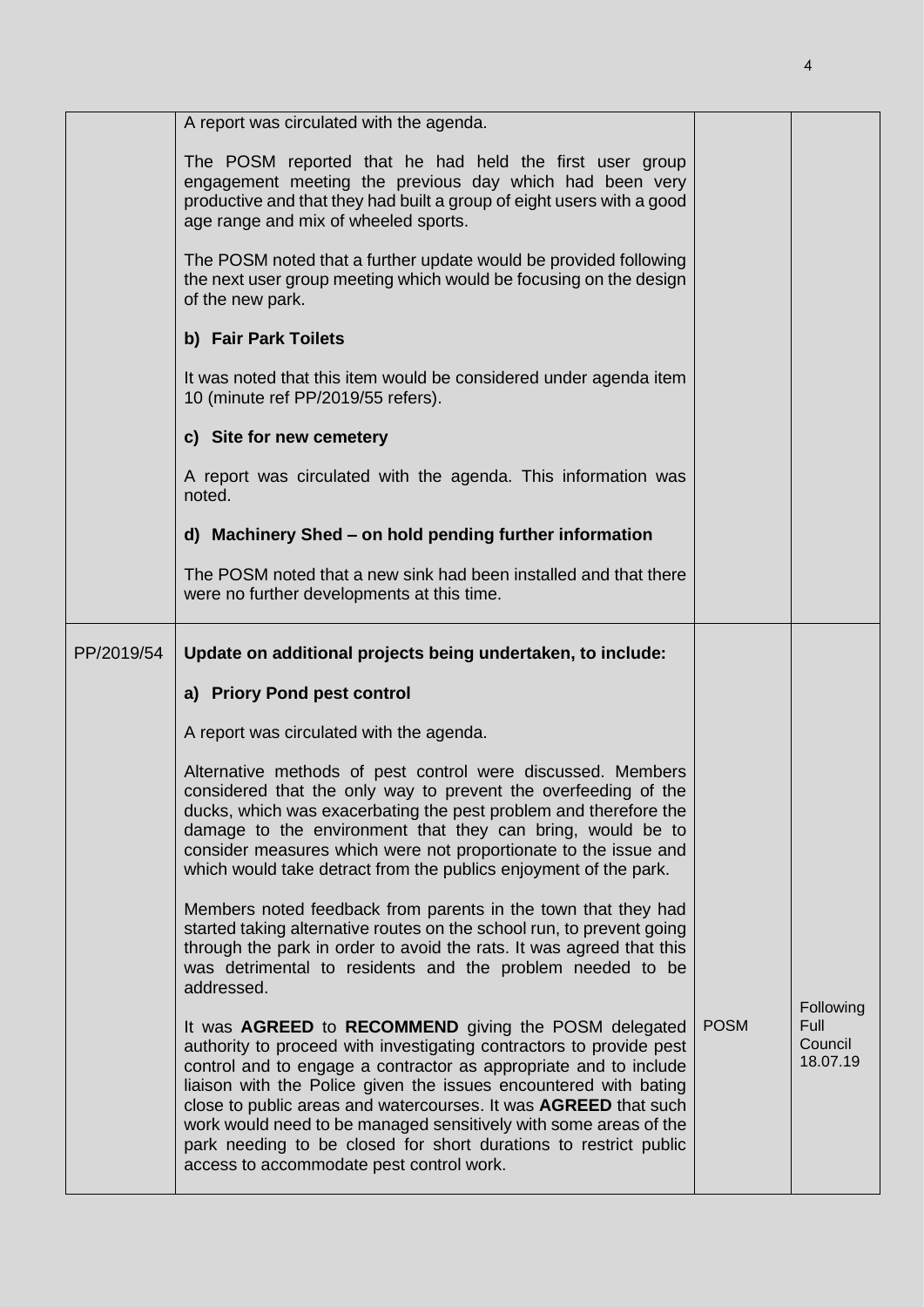|            | b) Works to Coldharbour football pitch                                                                                                                                                                                                                                                                                                                                                                                        |  |
|------------|-------------------------------------------------------------------------------------------------------------------------------------------------------------------------------------------------------------------------------------------------------------------------------------------------------------------------------------------------------------------------------------------------------------------------------|--|
|            | A report was circulated with the agenda.                                                                                                                                                                                                                                                                                                                                                                                      |  |
|            | The POSM was commended on the Parks Teams' work.                                                                                                                                                                                                                                                                                                                                                                              |  |
| PP/2019/55 | Fair Park toilets, to include:                                                                                                                                                                                                                                                                                                                                                                                                |  |
|            | a) To receive report from Parks & Open Spaces Manager<br>(POSM)                                                                                                                                                                                                                                                                                                                                                               |  |
|            | The report was circulated with the agenda.                                                                                                                                                                                                                                                                                                                                                                                    |  |
|            | b) RTP Schedule of Works                                                                                                                                                                                                                                                                                                                                                                                                      |  |
|            | The Schedule of Works was circulated with the agenda. The POSM<br>noted that an additional document had also been circulated earlier<br>that day.                                                                                                                                                                                                                                                                             |  |
|            | The POSM noted that the project could be uploaded to Contracts<br>Finder once Council had agreed to proceed as per the Schedule<br>provided by RTP.                                                                                                                                                                                                                                                                           |  |
|            | It was noted that the toilets had been vandalised repeatedly,<br>including the cubicle in the Men's toilet, which had already been<br>locked from the inside due to previous vandalism. This has now<br>been boarded up due to the damage. The accessible toilet had also<br>been damaged repeatedly. It appeared that the vandals have<br>acquired a radar key and were using this to access the toilet and<br>cause damage. |  |
|            | Councillor A J Coppin raised the following matters relating to the<br><b>RTP Specification.</b>                                                                                                                                                                                                                                                                                                                               |  |
|            | Firstly, Councillor Coppin noted that the specification included the<br>removal of tiles to put up the proposed cladding. He enquired as to<br>whether the cladding could be put up on top of the tiles to save on<br>labour costs. The Town Clerk noted that some tiles were missing<br>which may pose a problem for smooth continuous fixing.                                                                               |  |
|            | The POSM commented that the contractor may be required to<br>upgrade pipework, in which case sections of the tiled wall may need<br>to be removed in order to lay new pipework.                                                                                                                                                                                                                                               |  |
|            | Councillor Coppin also suggested the use of cladding on the<br>ceilings, again in order to save costs.                                                                                                                                                                                                                                                                                                                        |  |
|            | The POSM noted the two areas of clarification required from his<br>report. The first was for Council to agree whether or not the<br>installation of extractor fans was required. The second was the<br>installation of a floor drain in each unisex cubicle.                                                                                                                                                                  |  |
|            | Councillor P Brown considered that rendering would be the<br>favourable choice for the external walls, as cladding was more likely                                                                                                                                                                                                                                                                                            |  |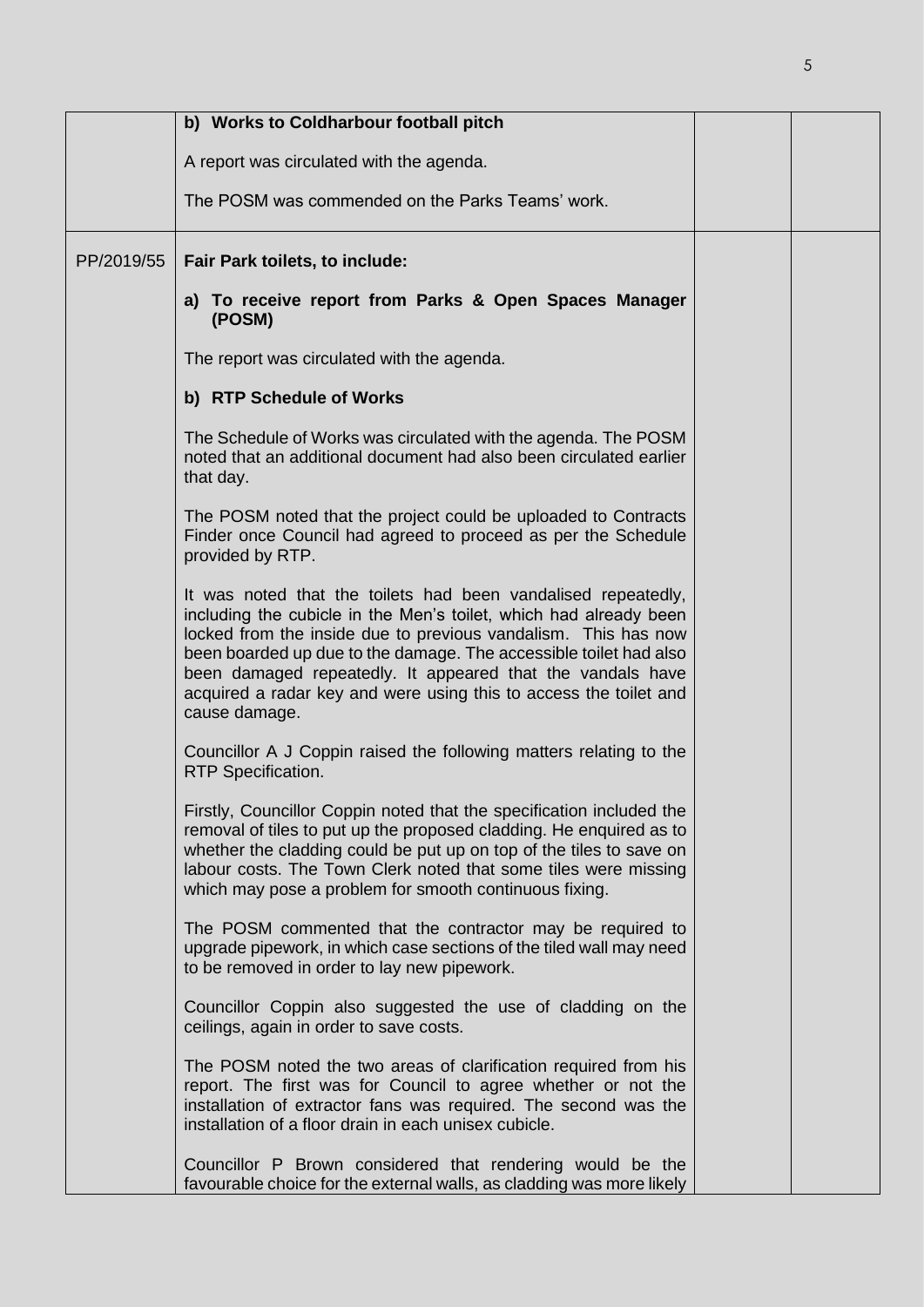| to be subject to vandalism and would not provide the same<br>longevity.<br>Councillor P T Cooper noted that two additional handwash facilities<br>would be required as part of the refurbishment. He raised the issue<br>of the potential of working with IntoBodmin and the Old Library in<br>order to provide community toilets as an alternative to the public<br>toilets at Higher Bore Street (minute ref PP/2019/26 refers). He<br>considered that, should this idea be progressed and Higher Bore<br>Street toilets be closed, the recently installed facilities could be<br>installed in the Fair Park toilets, thus saving the cost of purchasing<br>new hand wash units.<br>Members discussed this matter and considered that, before any<br>decision was made, a feasibility study would need to be conducted<br>and the community toilets would need to be evaluated to ensure<br>that residents were happy with the provision. It was also noted that,<br>in the interest of fairness to other businesses at that end of town,<br>they should be offered the same opportunity to consider provision<br>of community toilets on their premises. Members felt there were<br>many aspects to consider including disabled access and hours /<br>days of operation.<br>It was felt that the costs of Higher Bore Street toilets were budgeted<br>for the current year and there was consensus among Members<br>that, as the creation of community toilets was not one of the<br>Council's key objectives there was not currently the capacity to<br>progress the works required to assess and evaluate the project and<br>that the matter could be considered in more detail as part of the<br>2020/21 budget setting process as community toilets were funded<br>by way of a grants type system by the local council<br>It was AGREED to RECOMMEND that the matter be deferred to<br>the next Properties meeting on 26 September, where Members<br>could further consider the idea of inviting expressions of interest<br><b>SAA</b><br>20.09.19<br>from the Old Library and any other businesses who may be<br>interested in the provision of a Community Toilet.<br>Councillor K W Stubbs abstained from voting on this item.<br>Councillor P Cooper commented that he would advise IntoBodmin<br>of this decision.<br>c) In light of a) and b) above, to consider and, if appropriate,<br>authorise refurbishment project be progressed through<br><b>Contracts Finder</b><br>It was <b>AGREED</b> to <b>RECOMMEND</b> progressing with the<br>refurbishment of Fair Park toilets as set out in the RTP Schedule of<br>Following<br>Works, subject to the POSM discussing with RTP the potential<br>Full<br><b>POSM</b><br>Council<br>costs saving measures of retaining the existing tiles underneath the<br>18.07.19<br>new cladding, and the use of cladding on the ceilings, and subject<br>to the use of render rather than cladding on the external walls. |  |  |  |
|------------------------------------------------------------------------------------------------------------------------------------------------------------------------------------------------------------------------------------------------------------------------------------------------------------------------------------------------------------------------------------------------------------------------------------------------------------------------------------------------------------------------------------------------------------------------------------------------------------------------------------------------------------------------------------------------------------------------------------------------------------------------------------------------------------------------------------------------------------------------------------------------------------------------------------------------------------------------------------------------------------------------------------------------------------------------------------------------------------------------------------------------------------------------------------------------------------------------------------------------------------------------------------------------------------------------------------------------------------------------------------------------------------------------------------------------------------------------------------------------------------------------------------------------------------------------------------------------------------------------------------------------------------------------------------------------------------------------------------------------------------------------------------------------------------------------------------------------------------------------------------------------------------------------------------------------------------------------------------------------------------------------------------------------------------------------------------------------------------------------------------------------------------------------------------------------------------------------------------------------------------------------------------------------------------------------------------------------------------------------------------------------------------------------------------------------------------------------------------------------------------------------------------------------------------------------------------------------------------------------------------------------------------------------------------------------------------------------------------------------------------------------------------------------------------------------------------------------------------------------------------------------------------------------------------------------------------------------------|--|--|--|
|                                                                                                                                                                                                                                                                                                                                                                                                                                                                                                                                                                                                                                                                                                                                                                                                                                                                                                                                                                                                                                                                                                                                                                                                                                                                                                                                                                                                                                                                                                                                                                                                                                                                                                                                                                                                                                                                                                                                                                                                                                                                                                                                                                                                                                                                                                                                                                                                                                                                                                                                                                                                                                                                                                                                                                                                                                                                                                                                                                              |  |  |  |
|                                                                                                                                                                                                                                                                                                                                                                                                                                                                                                                                                                                                                                                                                                                                                                                                                                                                                                                                                                                                                                                                                                                                                                                                                                                                                                                                                                                                                                                                                                                                                                                                                                                                                                                                                                                                                                                                                                                                                                                                                                                                                                                                                                                                                                                                                                                                                                                                                                                                                                                                                                                                                                                                                                                                                                                                                                                                                                                                                                              |  |  |  |
|                                                                                                                                                                                                                                                                                                                                                                                                                                                                                                                                                                                                                                                                                                                                                                                                                                                                                                                                                                                                                                                                                                                                                                                                                                                                                                                                                                                                                                                                                                                                                                                                                                                                                                                                                                                                                                                                                                                                                                                                                                                                                                                                                                                                                                                                                                                                                                                                                                                                                                                                                                                                                                                                                                                                                                                                                                                                                                                                                                              |  |  |  |
|                                                                                                                                                                                                                                                                                                                                                                                                                                                                                                                                                                                                                                                                                                                                                                                                                                                                                                                                                                                                                                                                                                                                                                                                                                                                                                                                                                                                                                                                                                                                                                                                                                                                                                                                                                                                                                                                                                                                                                                                                                                                                                                                                                                                                                                                                                                                                                                                                                                                                                                                                                                                                                                                                                                                                                                                                                                                                                                                                                              |  |  |  |
|                                                                                                                                                                                                                                                                                                                                                                                                                                                                                                                                                                                                                                                                                                                                                                                                                                                                                                                                                                                                                                                                                                                                                                                                                                                                                                                                                                                                                                                                                                                                                                                                                                                                                                                                                                                                                                                                                                                                                                                                                                                                                                                                                                                                                                                                                                                                                                                                                                                                                                                                                                                                                                                                                                                                                                                                                                                                                                                                                                              |  |  |  |
|                                                                                                                                                                                                                                                                                                                                                                                                                                                                                                                                                                                                                                                                                                                                                                                                                                                                                                                                                                                                                                                                                                                                                                                                                                                                                                                                                                                                                                                                                                                                                                                                                                                                                                                                                                                                                                                                                                                                                                                                                                                                                                                                                                                                                                                                                                                                                                                                                                                                                                                                                                                                                                                                                                                                                                                                                                                                                                                                                                              |  |  |  |
|                                                                                                                                                                                                                                                                                                                                                                                                                                                                                                                                                                                                                                                                                                                                                                                                                                                                                                                                                                                                                                                                                                                                                                                                                                                                                                                                                                                                                                                                                                                                                                                                                                                                                                                                                                                                                                                                                                                                                                                                                                                                                                                                                                                                                                                                                                                                                                                                                                                                                                                                                                                                                                                                                                                                                                                                                                                                                                                                                                              |  |  |  |
|                                                                                                                                                                                                                                                                                                                                                                                                                                                                                                                                                                                                                                                                                                                                                                                                                                                                                                                                                                                                                                                                                                                                                                                                                                                                                                                                                                                                                                                                                                                                                                                                                                                                                                                                                                                                                                                                                                                                                                                                                                                                                                                                                                                                                                                                                                                                                                                                                                                                                                                                                                                                                                                                                                                                                                                                                                                                                                                                                                              |  |  |  |
|                                                                                                                                                                                                                                                                                                                                                                                                                                                                                                                                                                                                                                                                                                                                                                                                                                                                                                                                                                                                                                                                                                                                                                                                                                                                                                                                                                                                                                                                                                                                                                                                                                                                                                                                                                                                                                                                                                                                                                                                                                                                                                                                                                                                                                                                                                                                                                                                                                                                                                                                                                                                                                                                                                                                                                                                                                                                                                                                                                              |  |  |  |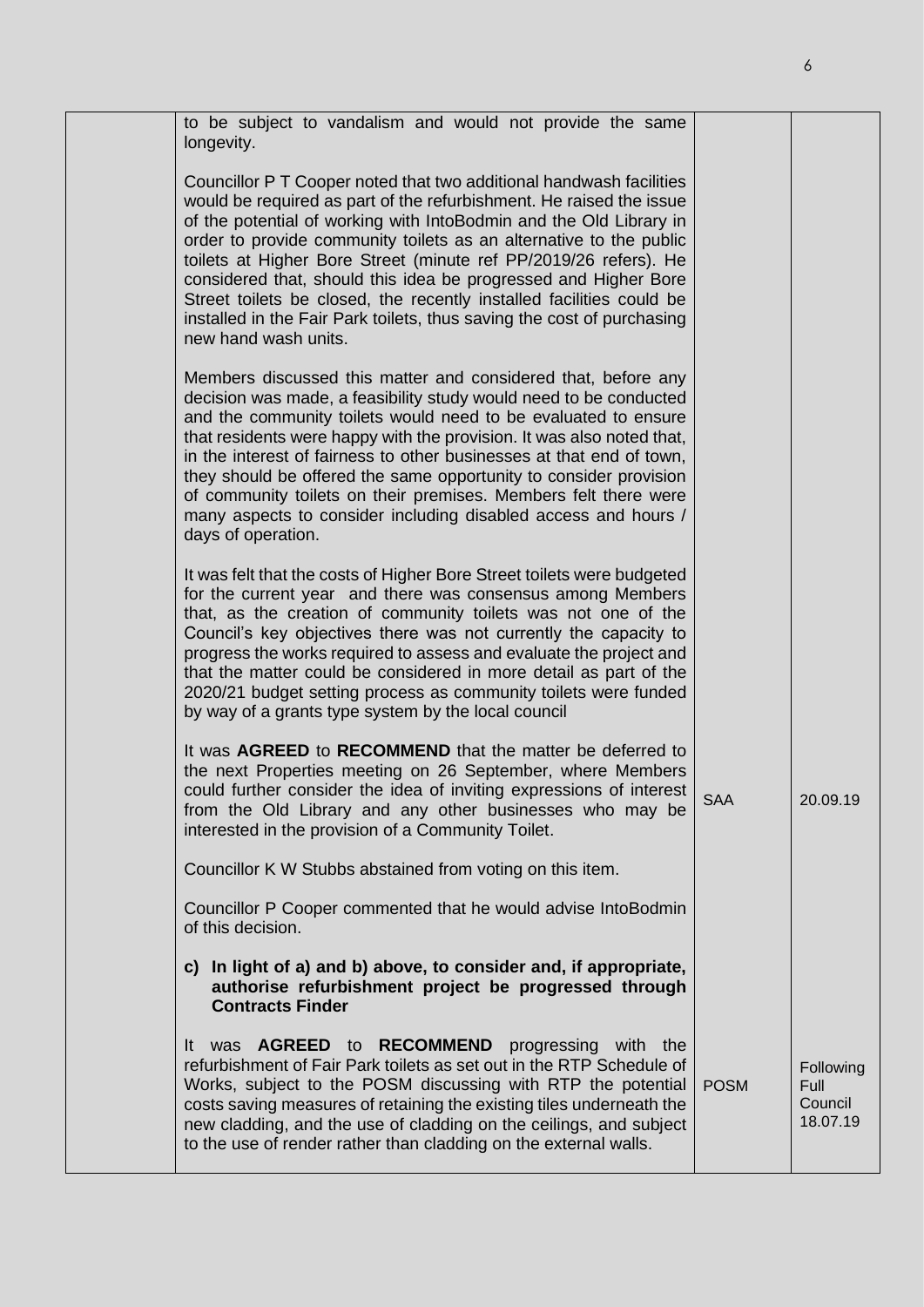|            | It was AGREED to RECOMMEND that extractor fans were not<br>required.                                                                                                                                                                                                                                                                                                                                                 |             |                                    |
|------------|----------------------------------------------------------------------------------------------------------------------------------------------------------------------------------------------------------------------------------------------------------------------------------------------------------------------------------------------------------------------------------------------------------------------|-------------|------------------------------------|
|            | It was AGREED to RECOMMEND the installation of a floor drain in<br>each unisex cubicle.                                                                                                                                                                                                                                                                                                                              |             |                                    |
| PP/2019/56 | Proposed use of Narisa Lawn for summer tennis programme -<br><b>POSM</b> to report                                                                                                                                                                                                                                                                                                                                   |             |                                    |
|            | A report was circulated with the agenda.                                                                                                                                                                                                                                                                                                                                                                             |             |                                    |
|            | The POSM noted that, in addition to the report he had received<br>information that they would like to host the events during August<br>and September and that the programme had the support of Judy<br>Murray (mother of tennis player Andy Murray).                                                                                                                                                                 |             | Following                          |
|            | Following discussion, it was AGREED to RECOMMEND allowing<br>this programme of events to proceed on Narisa Lawn.                                                                                                                                                                                                                                                                                                     | <b>POSM</b> | <b>Full</b><br>Council<br>18.07.19 |
|            | Councillor A J Coppin voted against this decision, feeling it was not<br>the most appropriate location for the event to take place.                                                                                                                                                                                                                                                                                  |             |                                    |
| PP/2019/57 | Tennis Court redevelopment, to include:                                                                                                                                                                                                                                                                                                                                                                              |             |                                    |
|            | a) To receive update on Sports England grant for multi-use<br>ball court facility - POSM to report                                                                                                                                                                                                                                                                                                                   |             |                                    |
|            | A report was circulated with the agenda.                                                                                                                                                                                                                                                                                                                                                                             |             |                                    |
|            | Councillor P Brown, having attended a meeting of the Cornwall<br>Planning Partnership, noted that it might also be worth pursuing CIL<br>(Community Infrastructure Levy) monies.                                                                                                                                                                                                                                     |             |                                    |
|            | b) Landscape design work - POSM to report                                                                                                                                                                                                                                                                                                                                                                            |             |                                    |
|            | A report was circulated with the agenda.                                                                                                                                                                                                                                                                                                                                                                             |             |                                    |
|            | The Town Clerk commented that the redevelopment of the new<br>skate park offered the opportunity to design and create a better<br>open space in terms of its relationship within the park as a whole,<br>with an opportunity to achieve an improved flow to encourage use<br>as a community space between the children's play area, formal<br>lawns and the informal habitat areas at Pen Dowr and Priory<br>Meadow. |             |                                    |
|            | The POSM hoped that opening up the space and encouraging<br>wider use would also encourage self-policing of the area to reduce<br>antisocial behaviour.                                                                                                                                                                                                                                                              |             |                                    |
| PP/2019/58 | Buglife conservation initiative - to include:                                                                                                                                                                                                                                                                                                                                                                        |             |                                    |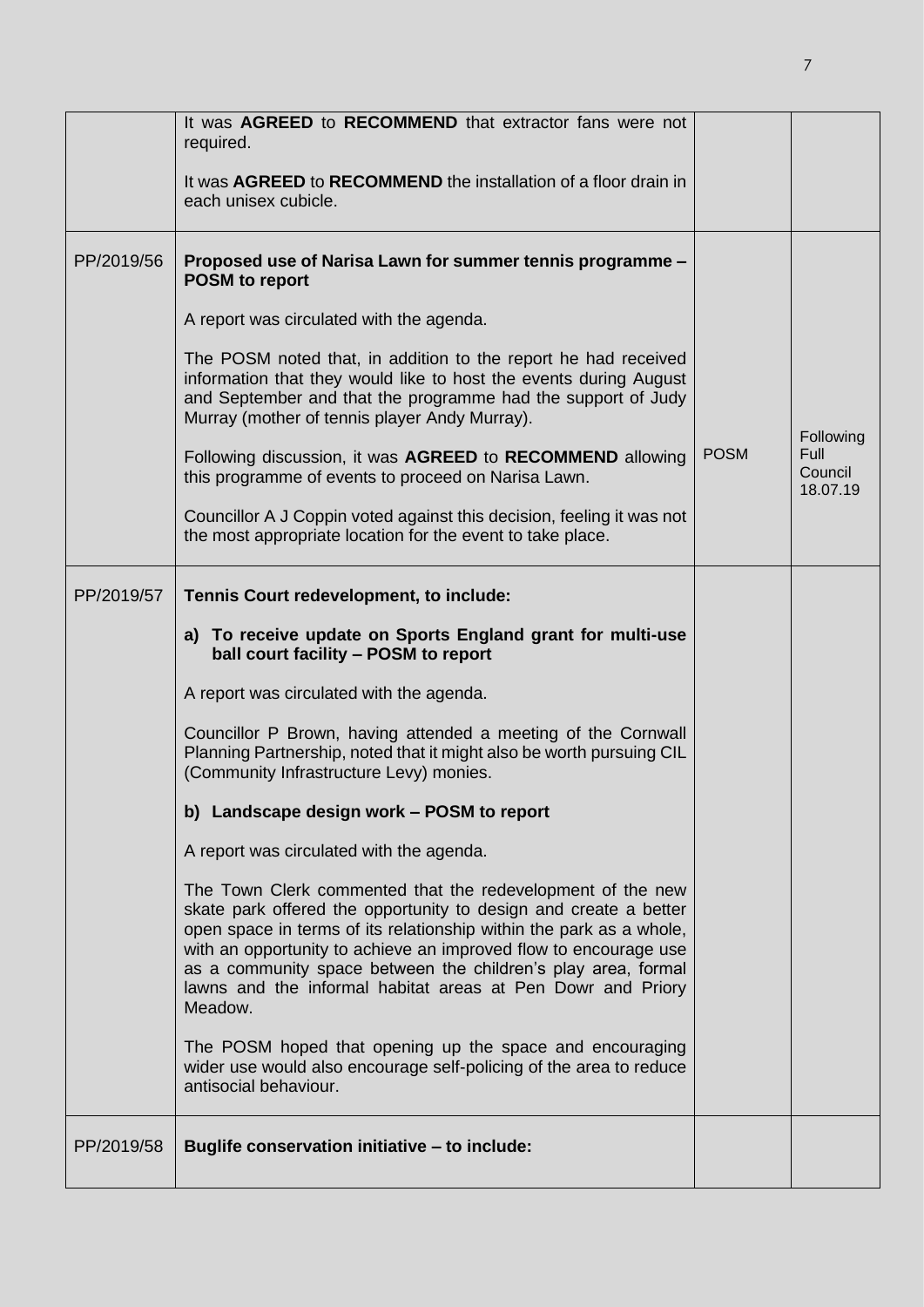|            | a) To consider support of Mud Snail breeding programme                                                                                                                                        |             |                       |
|------------|-----------------------------------------------------------------------------------------------------------------------------------------------------------------------------------------------|-------------|-----------------------|
|            | A report was circulated with the agenda.                                                                                                                                                      |             |                       |
|            | There was consensus among Members that this was an excellent<br>initiative that deserved encouragement.                                                                                       |             |                       |
|            | It was AGREED to RECOMMEND support of this project, allowing<br>Buglife to use an area of Priory Meadow for this programme.                                                                   | <b>POSM</b> | <b>None</b><br>agreed |
|            | b) To consider proposed Bug Hunt event to be held in Priory<br><b>Meadow on Friday 16 August 2019</b>                                                                                         |             |                       |
|            | A report was circulated with the agenda.                                                                                                                                                      |             |                       |
|            | There was consensus and that this was also an excellent initiative<br>and that it would be very interesting to find out what biodiversity the<br>area has.                                    |             |                       |
|            | The Town Clerk noted that he has asked the POSM to draw up a<br>green space management strategy document to clearly set out to<br>the public the Council's plans for each area of open space. |             |                       |
|            | It was AGREED to RECOMMEND supporting this initiative.                                                                                                                                        | <b>POSM</b> |                       |
|            | It was also AGREED to RECOMMEND promoting the event on the<br>Council's website and Facebook pages.                                                                                           | SAA / EA    |                       |
| PP/2019/59 | Potential partnership projects to improve habitat, biodiversity<br>and the environment with local community groups                                                                            |             |                       |
|            | A report was circulated with the agenda.                                                                                                                                                      |             |                       |
|            | Councillor K J Phillips commented that she felt the flowers in the<br>town and open spaces were looking the best she had ever seen.                                                           |             |                       |
|            | Councillor P T Cooper commented that the Neighbourhood Plan<br>Steering Group was keen to capture such initiatives.                                                                           |             |                       |
| PP/2019/60 | Bodmin Beacon - to update on most recent survey report and<br>recommendations - POSM to report                                                                                                |             |                       |
|            | A report was circulated with the agenda. It was noted that the title<br>of the report should have included the word 'Monument'.                                                               |             |                       |
|            | The POSM noted that the recommendations remained the same as<br>last year and there did not appear to be any lateral movement.                                                                |             |                       |
|            | Members considered that, even with no immediate works being<br>required, works would be needed at some point and therefore more<br>money would need to be budgeted in future years.           |             |                       |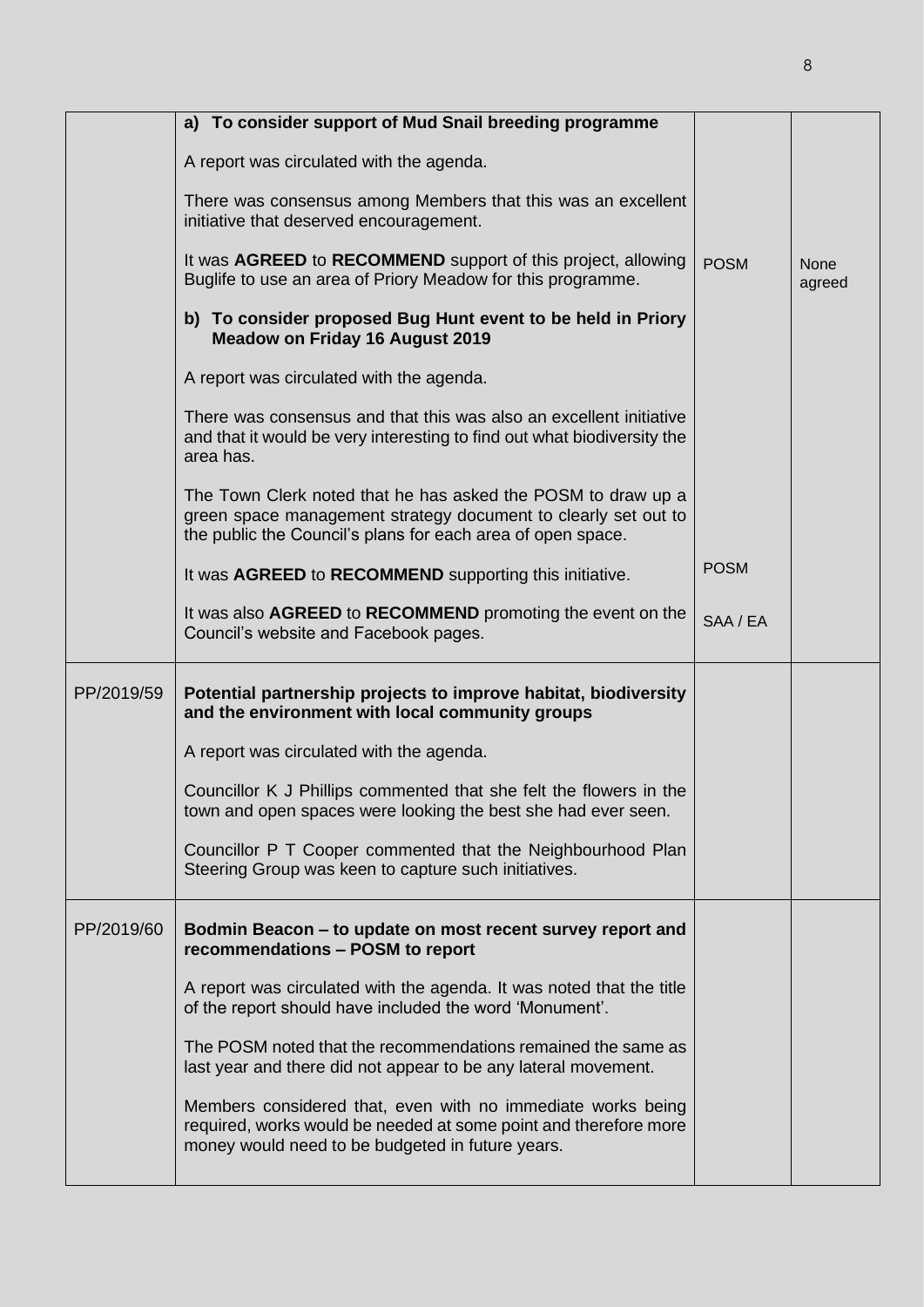|            | Following discussion, it was AGREED to RECOMMEND<br>conducting another survey in 12 months' time.                                                                                                                                                                                                                                                                                                                             | <b>POSM</b> |                                          |
|------------|-------------------------------------------------------------------------------------------------------------------------------------------------------------------------------------------------------------------------------------------------------------------------------------------------------------------------------------------------------------------------------------------------------------------------------|-------------|------------------------------------------|
|            | It was further AGREED to RECOMMEND allocating money to the<br>budget as part of the budget setting process in January (2020/21<br>budget).                                                                                                                                                                                                                                                                                    | <b>RFO</b>  |                                          |
| PP/2019/61 | Request for replacement vehicle and additional vehicle for<br>Parks Team - POSM to report                                                                                                                                                                                                                                                                                                                                     |             |                                          |
|            | The POSM reported that the Piaggio Porter used by the Gardener<br>/ Horticulturalist required replacement. In addition, he reported that<br>the Parks Team would benefit from an extra van to allow team to<br>be more flexible, allowing team members to attend sites separately<br>and as part of reactive works, and enabling more tasks and jobs to<br>be achieved within the teams' operational requirements.            |             |                                          |
|            | The Town Clerk commented that the POSM and Parks Supervisor<br>were currently relying on using their own vehicles at their own<br>expense. Should this arrangement continue, the Town Clerk<br>informed that the Council would need to consider casual or<br>essential car user allowances. He also noted that the cost of the<br>purchase a van such as those already identified by the POSM<br>would be his recommendation. |             |                                          |
|            | The POSM provided two examples of suitable vehicles currently<br>available to give Members an idea of costs:                                                                                                                                                                                                                                                                                                                  |             |                                          |
|            | $\geq 2014$ Ford Fiesta Van, 44,000 miles - £3,995<br>▶ 2014 Peugeot Van, 60,000 - £5,995                                                                                                                                                                                                                                                                                                                                     |             |                                          |
|            | The POSM reported that he would be able to source both the<br>replacement for vehicle and additional vehicle for a total of £11,000.<br>He confirmed that there were sufficient monies in reserves<br>allocated to replacement vehicles and machinery.                                                                                                                                                                        |             |                                          |
|            | The possibility of purchasing a car rather than a van was discussed<br>due to the lower road tax. For reasons of practicality and health and<br>safety of transporting equipment, Officers advised against this<br>option and Members agreed that this was not appropriate.<br>Councillor P Brown queried whether a small pick-up type vehicle<br>would add flexibility to the team's range of tasks                          |             |                                          |
|            | Following discussion, it was AGREED to RECOMMEND giving the<br>POSM delegated authority to purchase a suitable second-hand<br>vehicle to replace the Piaggio Porter and an additional suitable<br>second-hand vehicle, up to a maximum value of £11,000 for both<br>vehicles. It was AGREED that the POSM would update Council if<br>this vehicle budget was sufficient.                                                      | <b>POSM</b> | Following<br>Full<br>Council<br>18.07.19 |
| PP/2019/62 | Town Council property portfolio and future use - item referred<br>from FS&PM Committee Meeting held on 18 April 2019 (minute<br>ref FSPM/2019/046 refers)                                                                                                                                                                                                                                                                     |             |                                          |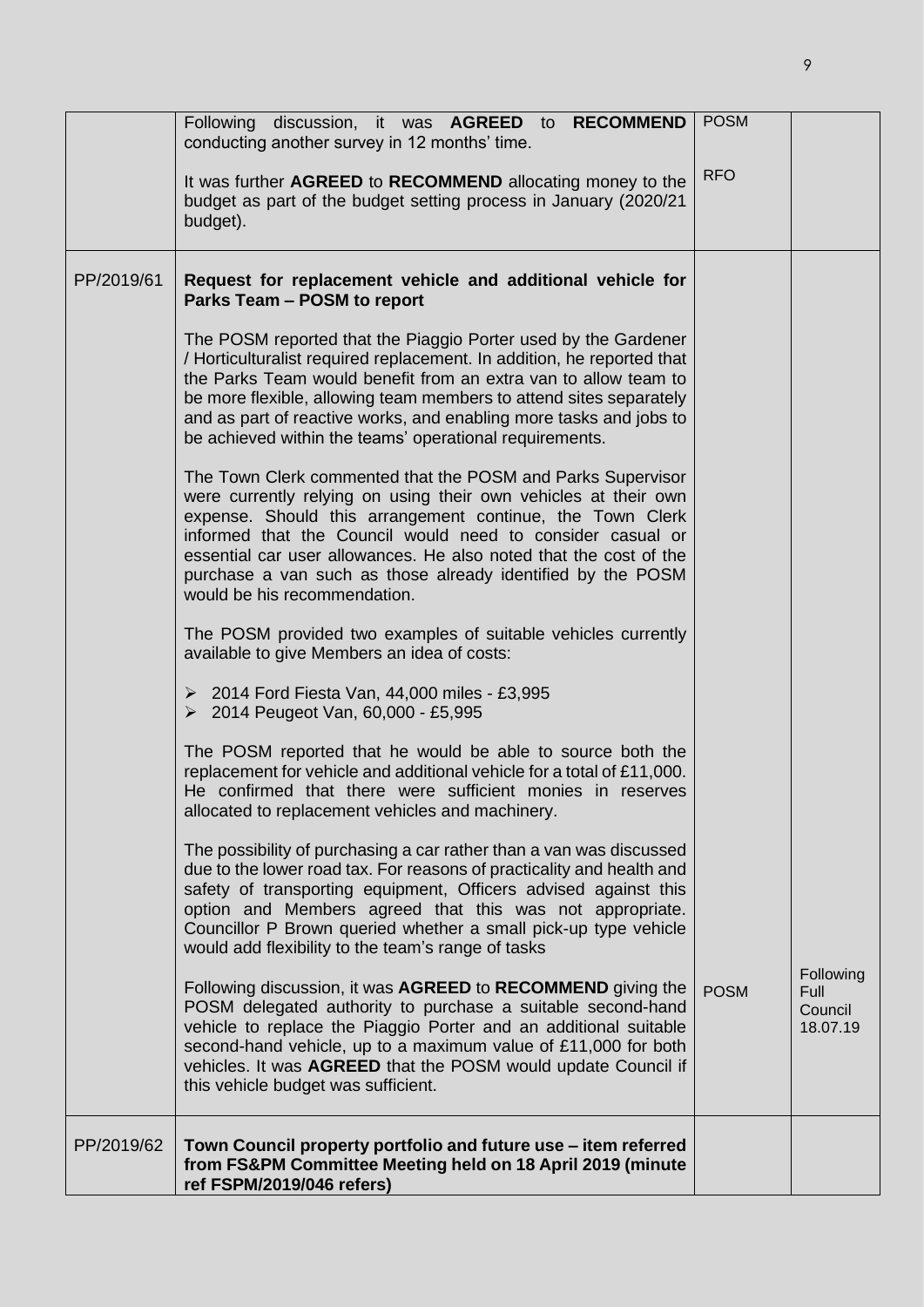|            | It was noted that this item had been raised due to the concern<br>surrounding the occupation of Narisa Hall and Members' wish to<br>discuss BTC properties more widely.                                                                                                                                                                                                                                                                                         |    |                                                     |
|------------|-----------------------------------------------------------------------------------------------------------------------------------------------------------------------------------------------------------------------------------------------------------------------------------------------------------------------------------------------------------------------------------------------------------------------------------------------------------------|----|-----------------------------------------------------|
|            | The Town Clerk reported that Officers were currently negotiating a<br>potential three-year lease for Narisa Hall. He reported that there<br>was also potential interest in Shire House and that the Shire House<br>Complex Advisory Committee were exploring options for separating<br>the House from the Shire House Suite, and future uses / hiring<br>options for the Suite.                                                                                 |    |                                                     |
|            | Regarding Shire Hall, he reported that Officers were in discussion<br>with staff around potential reconfiguration through the 2019 winter<br>period and future uses were currently being explored through the<br>Properties Committee and Promotions Committee.                                                                                                                                                                                                 |    |                                                     |
|            | Councillor L L Frost left the meeting at 8.07 p.m.                                                                                                                                                                                                                                                                                                                                                                                                              |    |                                                     |
|            | It was noted that further updates on all properties would be taken<br>to future Committee and Council meetings as appropriate.                                                                                                                                                                                                                                                                                                                                  |    |                                                     |
| PP/2019/63 | Sports Pitch provision in Bodmin - item referred from<br>Properties Committee meeting held on 24 January 2019<br>(minute ref PP/2019/016 refers)<br>Members felt that it was important to look at provision due to<br>expansion of the town and the demand of grass pitches within the<br>town. Crowles Field was raised as a potential site for such<br>provision.<br>Members felt that the provision of free-to-access grass pitches was                      |    |                                                     |
|            | very important and that sports pitch provision could form part of the<br>Neighbourhood Development Plan.                                                                                                                                                                                                                                                                                                                                                        |    |                                                     |
|            | There was consensus among members regarding the importance<br>of planning for strategic green space and that BTC should urge<br>Cornwall Council to include this in the town's plan for growth. It was<br>noted that there was an algorithm for calculating provision of<br>educational services but no such algorithm for green space / sports<br>provision meaning there was a reliance on bidding and that more<br>weight should be given to such provision. |    |                                                     |
|            | Following discussion, it was AGREED to RECOMMEND that the<br>Town Clerk write to Cornwall Council regarding provision of grass<br>pitches.                                                                                                                                                                                                                                                                                                                      | ТC | Following<br>Full<br>Council<br>meeting<br>18.07.19 |
| PP/2019/64 | <b>Skate Park update</b>                                                                                                                                                                                                                                                                                                                                                                                                                                        |    |                                                     |
|            | It was noted that this item had already been discussed under item<br>PP/2019/53(a).                                                                                                                                                                                                                                                                                                                                                                             |    |                                                     |